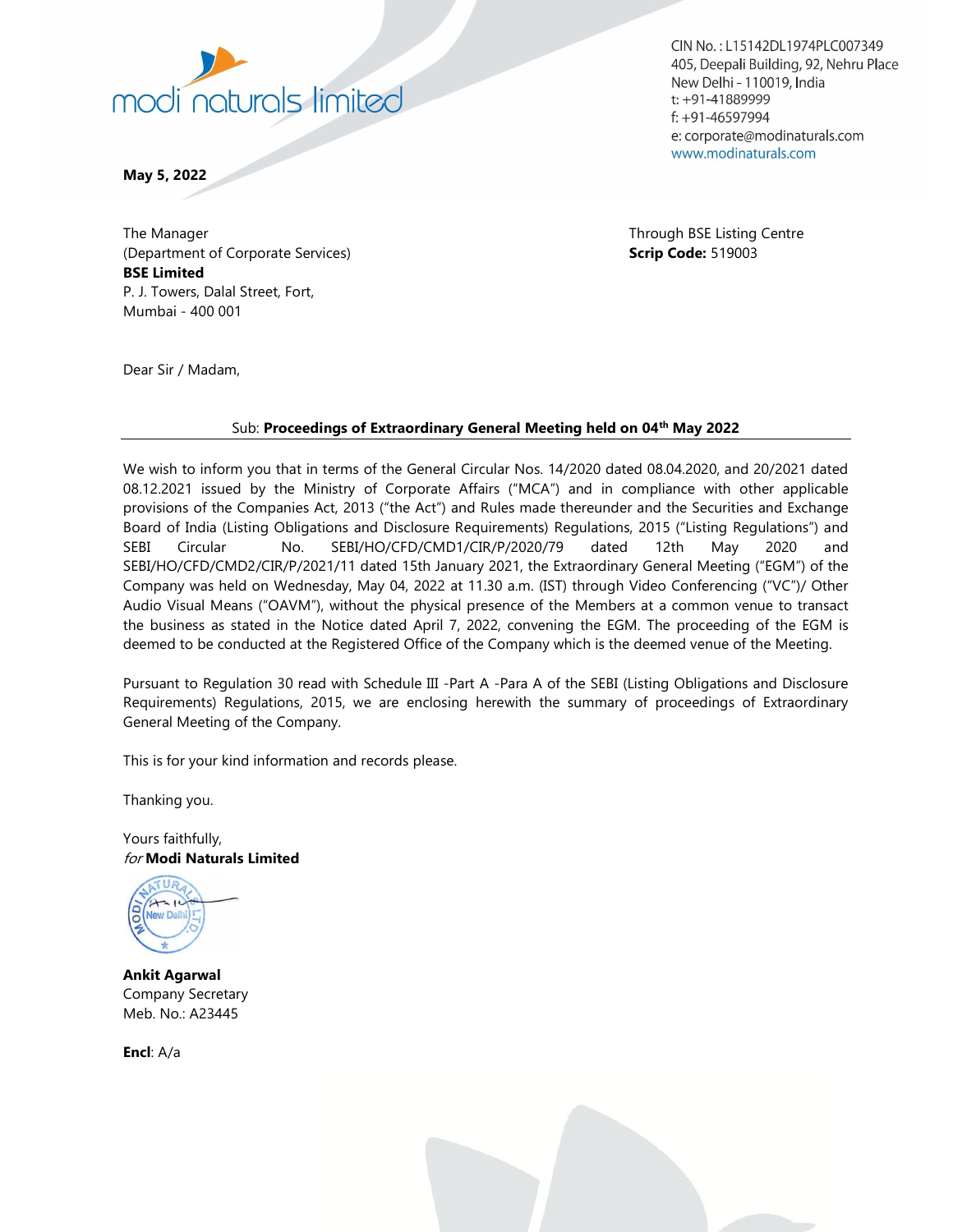

CIN No.: L15142DL1974PLC007349 405, Deepali Building, 92, Nehru Place New Delhi - 110019, India  $t$ : +91-41889999  $f$ : +91-46597994 e: corporate@modinaturals.com www.modinaturals.com

## SUMMARY OF PROCEEDINGS OF EXTRAORDINARY GENERAL MEETING OF MODI NATURALS LIMITED HELD ON 04<sup>th</sup> MAY, 2022

The Extraordinary General Meeting (EGM or Meeting) of the Members of Modi Naturals Limited ('the Company') was held on Wednesday, 04 May, 2022 through Video Conferencing ("VC")/ Other Audio‐Visual Means ("OAVM"). The Meeting commenced at 11:30 a.m. (IST) and concluded at 12:15 p.m. (IST) (including time allotted for e-Voting at the EGM).

Shri Anil Modi, Chairman and Managing Director of the Company welcomed the members joining over Video Conferencing.

Thirty-Five Members joined the meeting through virtual mode. The requisite quorum being present, the Company Secretary handed over the proceedings of the meeting to the Chairman, Shri Anil Modi. Being interested, Mr. Anil Modi, Chairman, handed over the proceedings of the meeting to Mr. Sudhir Shankar Halwasiya, Independent Director, as Chairman for the meeting, who called the Meeting to order and requested company secretary to commence the proceedings of the Meeting.

The Company Secretary informed that Mr. Akshay Modi, Joint Managing Director, Mr. Sudhir Shankar Halwasiya, Chairman of Audit Committee and Authorised Representative of Nomination and Remuneration Committee, and Mr. Alok Garg, Chairman of Stakeholders Relationship Committee were present at the meeting. He further informed that Mrs. Aditi Gupta, the Whole-time Director and Mr. Sulabh Singal, Independent Director could not join the Meeting, due to unavoidable personal circumstances. The Chief Financial Officer was also present at the EGM. The Company Secretary also informed that Mr. Deepak Bansal, Practicing Company Secretary, acting as Scrutinizer, was also present at the meeting.

The Notice convening the EGM was taken as read, with the consent of the Members.

The Company secretary then stated that the remote e-voting period began on 01 May 2022 at 10:00 pm (IST) and ended on 03 May 2022 at 5:00 pm (IST). During this period, Members of the Company, who held shares either in physical form or in dematerialised form, as on cut-off date being 27 April 2022, were eligible to vote by remote e-voting or at the EGM.

Members were provided a facility to ask questions or express their views through the VC platform on the business to be transacted at the EGM. Mr. Akshay Modi, Joint Managing Director, answered in detail all the queries raised by the shareholders.

Thereafter, the following items of business as set out in the Notice of EGM dated April 7, 2022, were put for the Members' approval by way of e‐voting:

| Item<br>No. | <b>Resolution in brief</b>                                      | <b>Resolution Type</b> |
|-------------|-----------------------------------------------------------------|------------------------|
|             | Issuance of 6,50,000 Convertible Warrants on Preferential basis | Special                |

The members were informed that the consolidated results of remote e-voting and e-voting done at the EGM will be announced within two working days of the conclusion of the EGM and will be submitted to the Stock Exchange, BSE Limited and posted on the website of the Company and CDSL.